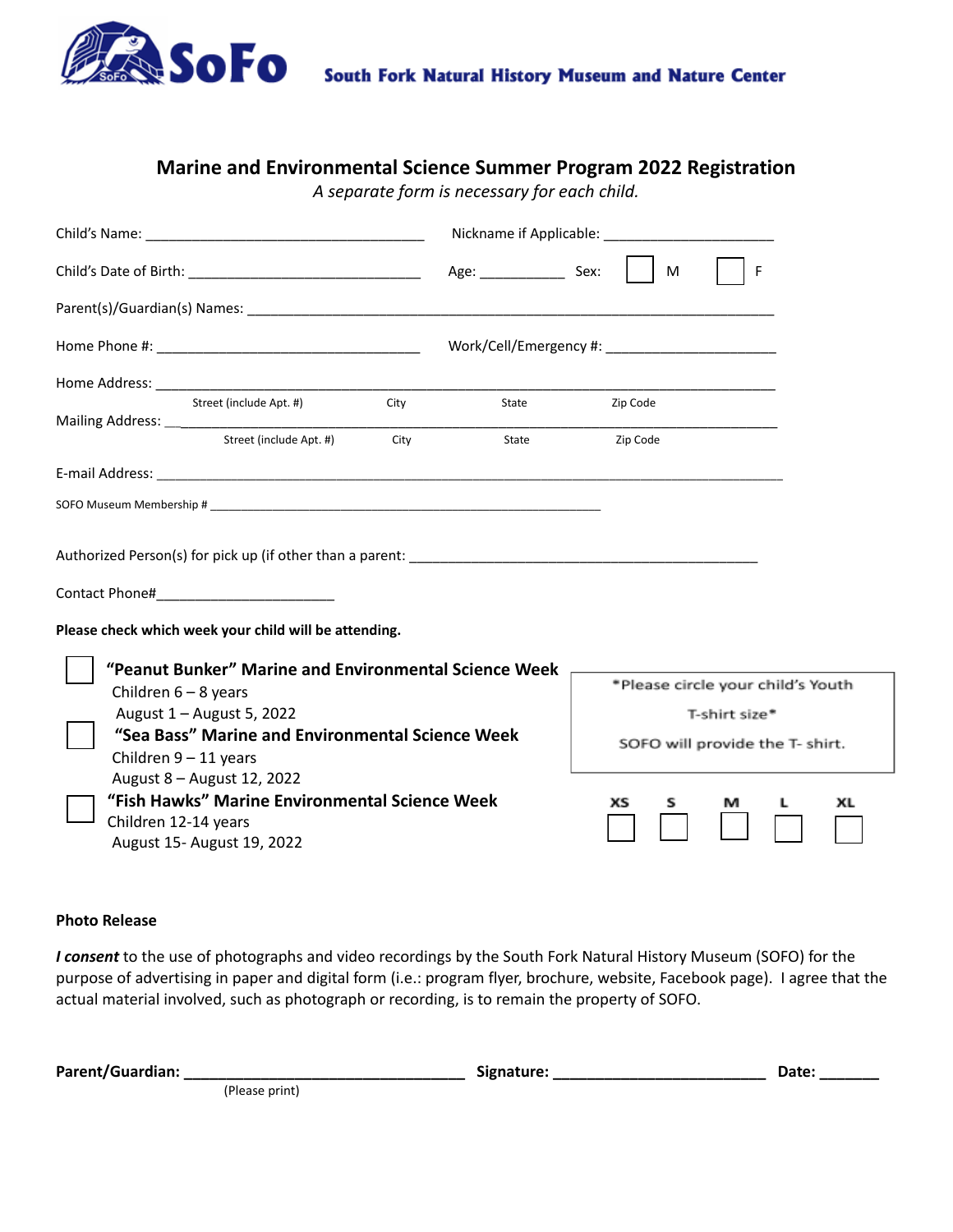| Payment (Please check one)                                                                                     | Peanut Bunker |                   | SOFO Member Fee \$1250             |                  | Non-member Fee \$1500                                                                                   |
|----------------------------------------------------------------------------------------------------------------|---------------|-------------------|------------------------------------|------------------|---------------------------------------------------------------------------------------------------------|
|                                                                                                                | Sea Bass      |                   | SOFO Member Fee \$1250             |                  | Non-member Fee \$1500                                                                                   |
|                                                                                                                | Fish Hawk     |                   | SOFO Member Fee \$1,350            |                  | Non-member Fee \$1,600                                                                                  |
|                                                                                                                |               |                   |                                    |                  |                                                                                                         |
| rgelling@sofo.org or FAX 631-537-9621.                                                                         |               |                   |                                    |                  | Please email or FAX completed Application, Liability Release, Medical/Consent form and Full Payment to: |
| Please make checks payable to SOFO<br>Please charge my credit card (circle one):                               |               | $\overline{Visa}$ | <b>Master Card</b>                 | Amer. Express    | <b>Discover</b>                                                                                         |
| Card #                                                                                                         |               |                   |                                    |                  |                                                                                                         |
| Exp. Date: the contract of the contract of the contract of the contract of the contract of the contract of the |               |                   | Security Code <b>Security</b> Code | Billing zip code |                                                                                                         |
| <b>Refund Policy:</b>                                                                                          |               |                   |                                    |                  |                                                                                                         |

Due to the popularity of the program the refund policy, due to cancellation, will be as follows:

- 1. Cancellation 30-60+ days before the first day of the program = full refund minus \$50 administration fee
- 2. Cancellation 15-30 days before the first day of the program = 75% refund
- 3. Cancellation less than 15 days before the first day of the program = 50% refund
- 4. Cancellation after the first day of the program = 0% refund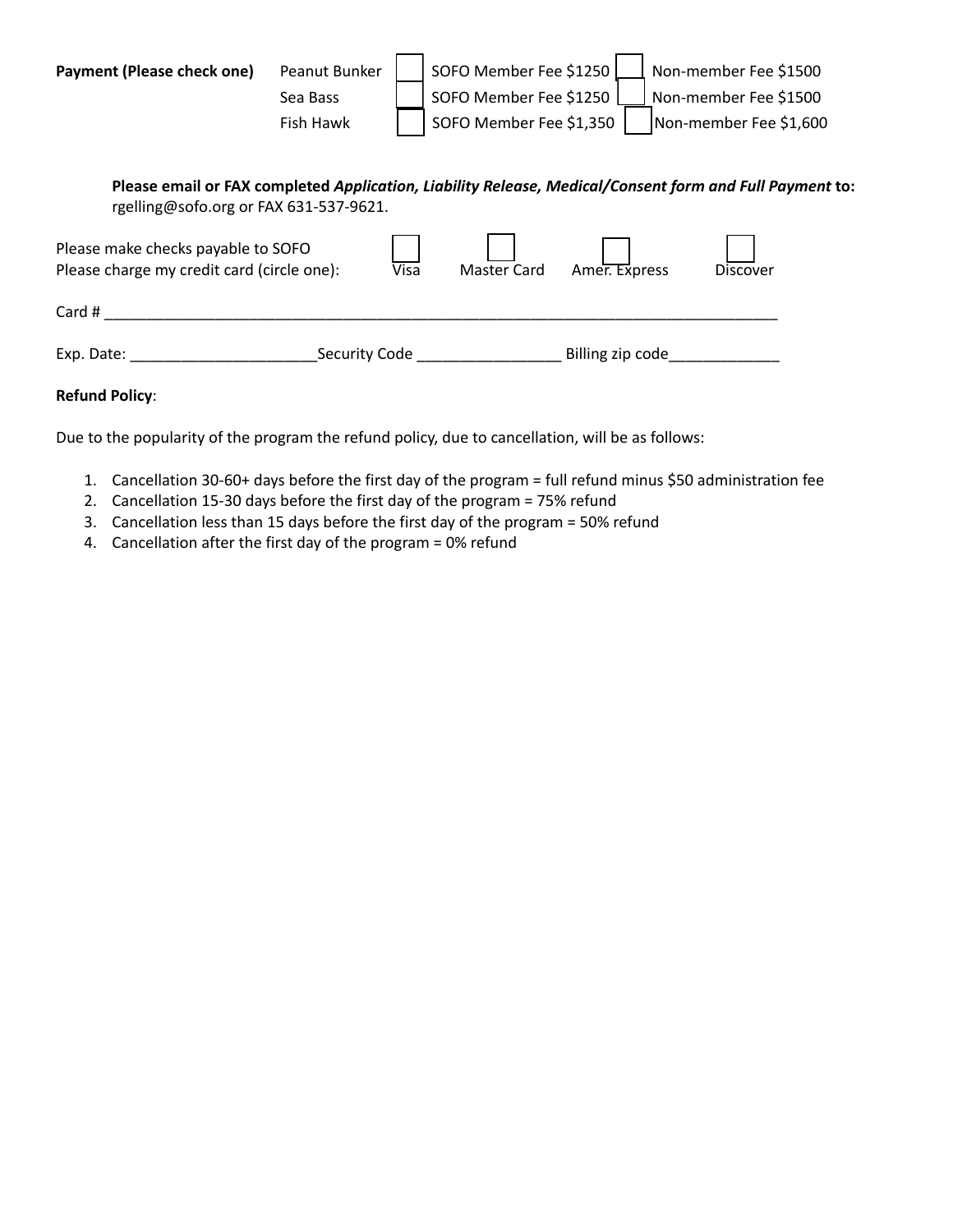

# **The South Fork Natural History Museum - SOFO Marine and Environmental Science Summer Program 2022 Medical/Consent Form**

|  | (Parent/Guardian Name) hereby grant permission for |
|--|----------------------------------------------------|
|--|----------------------------------------------------|

\_\_\_\_\_\_\_\_\_\_\_\_\_\_\_\_\_\_\_\_\_\_\_\_\_\_\_\_\_\_ (Child's name) to attend the SOFO Marine Summer Science Program and participate in all activities. This form will be valid for 2022.

In the event of a medical or weather emergency and /or the inability to contact designated guardian(s), I agree that Marine and Environmental Science Summer Program Staff may take such emergency measures including transportation and conveyance to a medical treatment facility or calling in a medical professional or an ambulance as they deem appropriate and shall notify the parent or legal guardian as soon as possible.

**Parent/Legal Guardian Contact Information** (*Please* list phone numbers where you can be reached during the hours of the program).

| Name:<br><u> 2000 - 2000 - 2000 - 2000 - 2000 - 2000 - 2000 - 2000 - 2000 - 2000 - 2000 - 2000 - 2000 - 2000 - 2000 - 200</u> | Check one: Parent Legal Guardian |
|-------------------------------------------------------------------------------------------------------------------------------|----------------------------------|
|                                                                                                                               |                                  |
|                                                                                                                               |                                  |
| Email:                                                                                                                        |                                  |

I understand that I am responsible for any medical costs as a result of treatment of the child for illness or injury while attending the program.

#### **Emergency Information**

In the event that a parent/guardian cannot be reached in an emergency, please list **two (2)** individuals who can be contacted to act in your absence. Please make sure the persons named are aware that you have them listed.

|                                                                                                                                                                                                            | Contact Phone: _________________ | Relationship: 1999 |
|------------------------------------------------------------------------------------------------------------------------------------------------------------------------------------------------------------|----------------------------------|--------------------|
|                                                                                                                                                                                                            |                                  |                    |
|                                                                                                                                                                                                            | <b>Medical History</b>           |                    |
| Seizures: Y / N Asthma: Y / N Inhaler: Y / N Diabetes: Y / N Insulin: Y / N EpiPen: Y / N<br>Any other Medical History, Restrictions, Limitation, Special Needs, Dietary Needs, etc we should be aware of: |                                  |                    |
|                                                                                                                                                                                                            |                                  | Date:              |